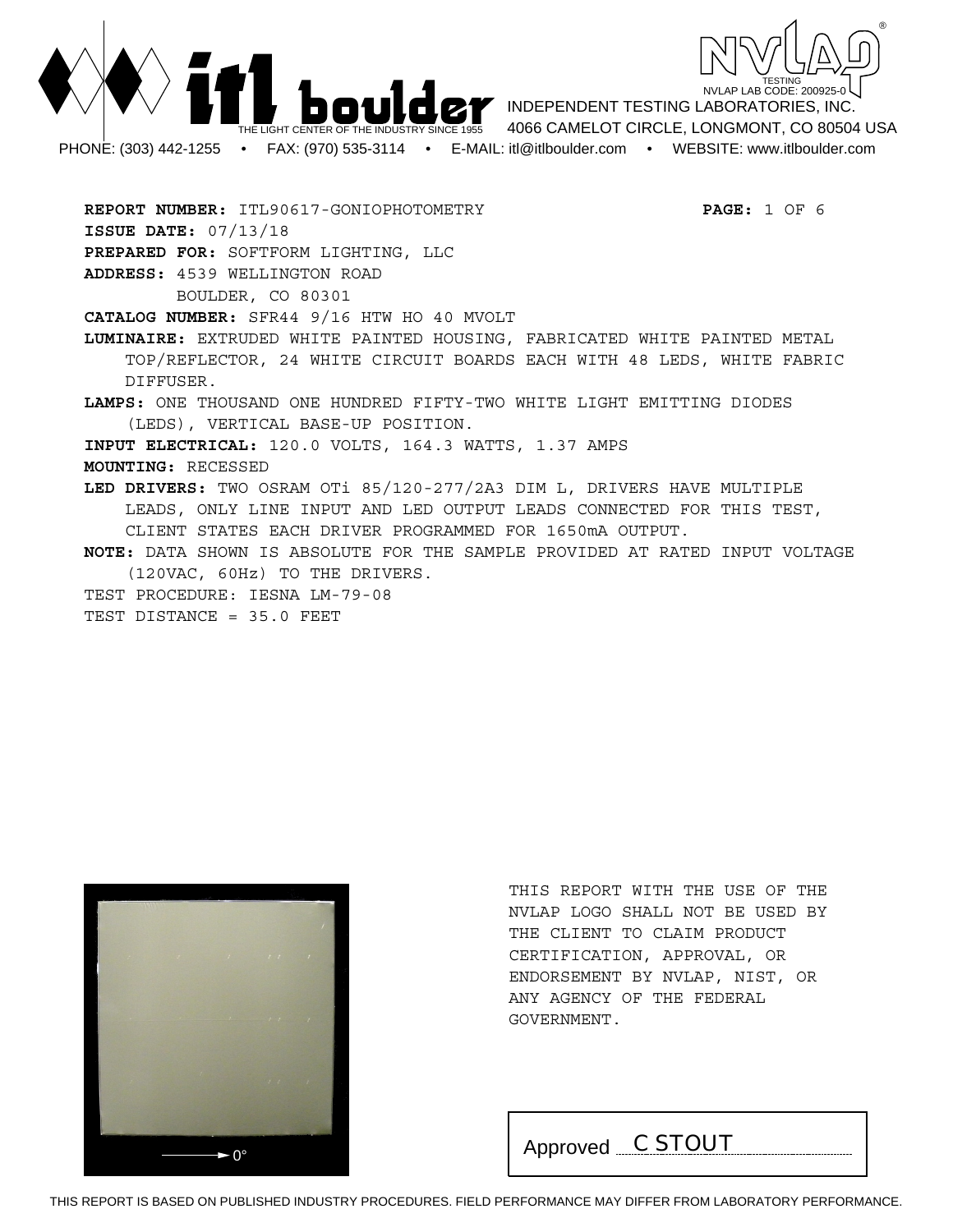

THE LIGHT CEN PHONE: (303) 442-1255 • FAX: (970) 535-3114 • E-MAIL: itl@itlboulder.com • WEBSITE: www.itlboulder.com

INDEPENDENT TESTING LABORATORIES, INC.

4066 CAMELOT CIRCLE, LONGMONT, CO 80504 USA

**REPORT NUMBER:** ITL90617-GONIOPHOTOMETRY **PAGE:** 2 OF 6 **ISSUE DATE:** 07/13/18 **PREPARED FOR:** SOFTFORM LIGHTING, LLC **CATALOG NUMBER:** SFR44 9/16 HTW HO 40 MVOLT

| CANDELA |      | DISTRIBUTION |      |      |      | FLUX |
|---------|------|--------------|------|------|------|------|
|         | 0.0  | 22.5         | 45.0 | 67.5 | 90.0 |      |
| 0       | 5052 | 5052         | 5052 | 5052 | 5052 |      |
| 5       | 5029 | 5034         | 5030 | 5033 | 5031 | 478  |
| 15      | 4854 | 4861         | 4858 | 4860 | 4855 | 1371 |
| 2.5     | 4512 | 4520         | 4518 | 4521 | 4517 | 2082 |
| 35      | 4015 | 4026         | 4025 | 4027 | 4024 | 2518 |
| 45      | 3397 | 3399         | 3401 | 3405 | 3399 | 2623 |
| 55      | 2670 | 2667         | 2670 | 2674 | 2669 | 2386 |
| 65      | 1868 | 1869         | 1868 | 1872 | 1867 | 1851 |
| 75      | 1052 | 1058         | 1050 | 1054 | 1059 | 1116 |
| 85      | 294  | 303          | 297  | 301  | 302  | 338  |
| 90      | O    | 0            | 0    | 0    | O    |      |

| ZONAL LUMEN SUMMARY |        |          |
|---------------------|--------|----------|
| ZONE                | LUMENS | $$$ FIXT |
| $0 - 30$            | 3931   | 26.6     |
| $0 - 40$            | 6450   | 43.7     |
| $0 - 60$            | 11460  | 77.6     |
| $0 - 90$            | 14765  | 100.0    |
| $90 - 180$          |        | 0.0      |
| $0 - 180$           | 14765  | 100.0    |

 $EFFICACY = 89.9 Im/W$ CIE TYPE - DIRECT PLANE : 0-DEG 90-DEG SPACING CRITERIA : 1.26 1.26 BEAM ANGLE (50%) : 113.6 X 113.7 DEGREES FIELD ANGLE (10%): 164.2 X 164.2 DEGREES LUMINOUS LENGTH :47.250 47.250

|    |        |       | $90 - DEG$                                                                                |
|----|--------|-------|-------------------------------------------------------------------------------------------|
| 45 |        | 3339. | 3337.                                                                                     |
| 55 | 3232.  | 3232. | 3231.                                                                                     |
| 65 | 3069.  | 3069. | 3067.                                                                                     |
| 75 | 2822.  | 2817. | 2841.                                                                                     |
| 85 | 2342.  | 2366. | 2406.                                                                                     |
|    | IN DEG | ANGLE | LUMINANCE DATA IN CANDELA/SO M<br>AVERAGE AVERAGE AVERAGE<br>45-DEG<br>$0 - DEG$<br>3335. |

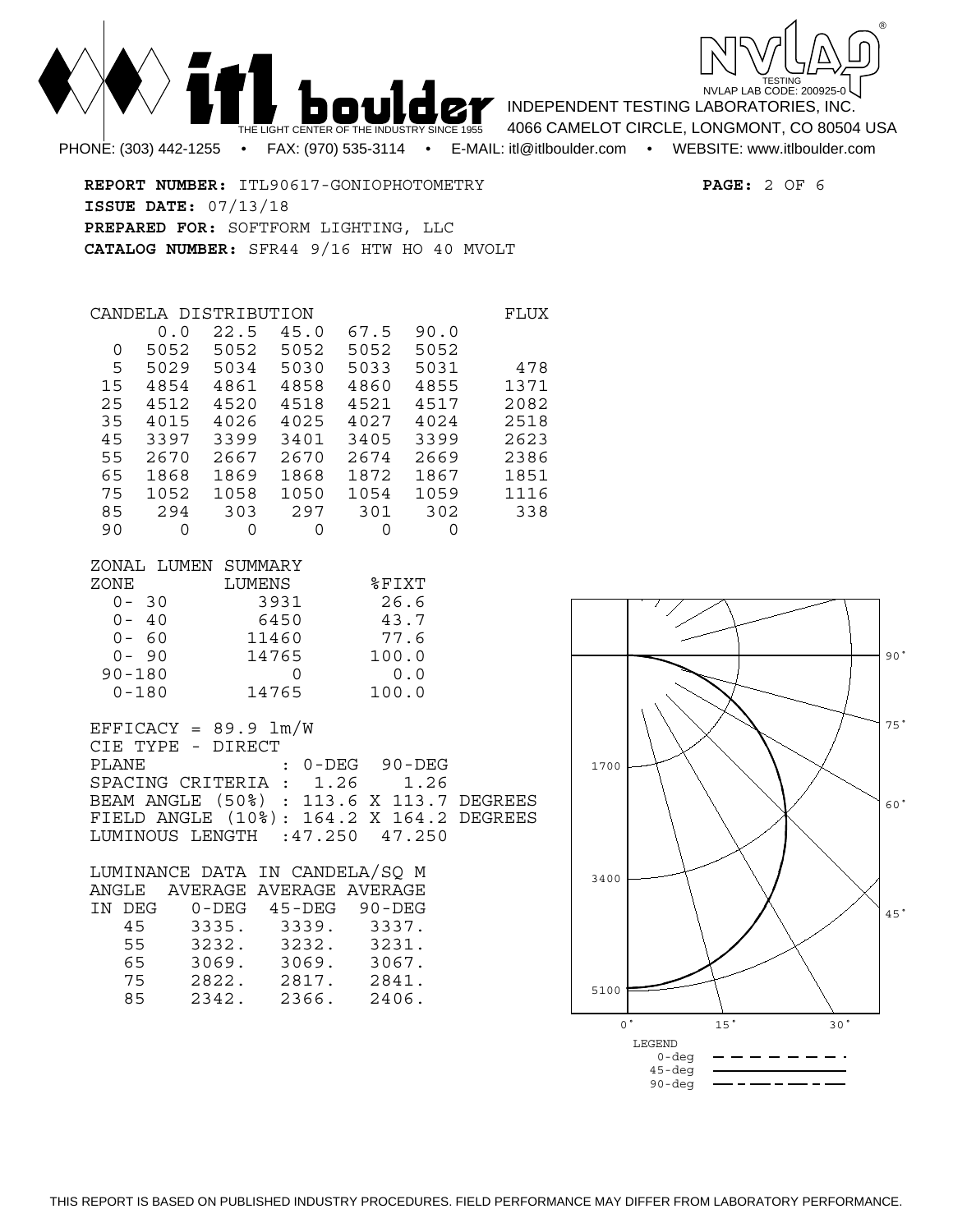



INDEPENDENT TESTING LABORATORIES, INC.

4066 CAMELOT CIRCLE, LONGMONT, CO 80504 USA

**REPORT NUMBER:** ITL90617-GONIOPHOTOMETRY **PAGE:** 3 OF 6 **ISSUE DATE:** 07/13/18 **PREPARED FOR:** SOFTFORM LIGHTING, LLC **CATALOG NUMBER:** SFR44 9/16 HTW HO 40 MVOLT

## ISTRIBUTION AL ANGLE

|      |      |      |      |      | CANDELA DI |  |
|------|------|------|------|------|------------|--|
|      |      |      |      |      | LATER      |  |
|      | 0.0  | 22.5 | 45.0 | 67.5 | 90.0       |  |
| 0.0  | 5052 | 5052 | 5052 | 5052 | 5052       |  |
| 2.5  | 5042 | 5049 | 5047 | 5049 | 5045       |  |
| 5.0  | 5029 | 5034 | 5030 | 5033 | 5031       |  |
| 7.5  | 5000 | 5006 | 5004 | 5006 | 4999       |  |
| 10.0 | 4961 | 4967 | 4966 | 4967 | 4964       |  |
| 12.5 | 4913 | 4918 | 4916 | 4919 | 4915       |  |
| 15.0 | 4854 | 4861 | 4858 | 4860 | 4855       |  |
| 17.5 | 4784 | 4793 | 4788 | 4790 | 4786       |  |
| 20.0 | 4702 | 4710 | 4707 | 4710 | 4708       |  |
| 22.5 | 4614 | 4618 | 4617 | 4621 | 4614       |  |
| 25.0 | 4512 | 4520 | 4518 | 4521 | 4517       |  |
| 27.5 | 4399 | 4409 | 4405 | 4409 | 4410       |  |
| 30.0 | 4285 | 4291 | 4289 | 4294 | 4293       |  |
| 32.5 | 4161 | 4165 | 4165 | 4163 | 4158       |  |
| 35.0 | 4015 | 4026 | 4025 | 4027 | 4024       |  |
| 37.5 | 3874 | 3881 | 3880 | 3884 | 3881       |  |
| 40.0 | 3724 | 3728 | 3727 | 3735 | 3732       |  |
| 42.5 | 3561 | 3566 | 3571 | 3571 | 3569       |  |
| 45.0 | 3397 | 3399 | 3401 | 3405 | 3399       |  |
| 47.5 | 3228 | 3229 | 3228 | 3236 | 3229       |  |
| 50.0 | 3038 | 3045 | 3047 | 3047 | 3052       |  |
| 52.5 | 2858 | 2862 | 2866 | 2862 | 2863       |  |
| 55.0 | 2670 | 2667 | 2670 | 2674 | 2669       |  |
| 57.5 | 2469 | 2472 | 2475 | 2482 | 2477       |  |
| 60.0 | 2273 | 2274 | 2276 | 2278 | 2281       |  |
| 62.5 | 2067 | 2076 | 2078 | 2076 | 2075       |  |
| 65.0 | 1868 | 1869 | 1868 | 1872 | 1867       |  |
| 67.5 | 1659 | 1665 | 1667 | 1671 | 1667       |  |
| 70.0 | 1458 | 1460 | 1466 | 1461 | 1459       |  |
| 72.5 | 1249 | 1261 | 1257 | 1257 | 1258       |  |
| 75.0 | 1052 | 1058 | 1050 | 1054 | 1059       |  |
| 77.5 | 859  | 856  | 857  | 856  | 856        |  |
| 80.0 | 661  | 663  | 669  | 667  | 659        |  |
|      |      |      |      |      |            |  |

82.5 477 478 479 478 477

87.5 132 134 134 135 134

85.0 294 303 297 301 302

 $90.0$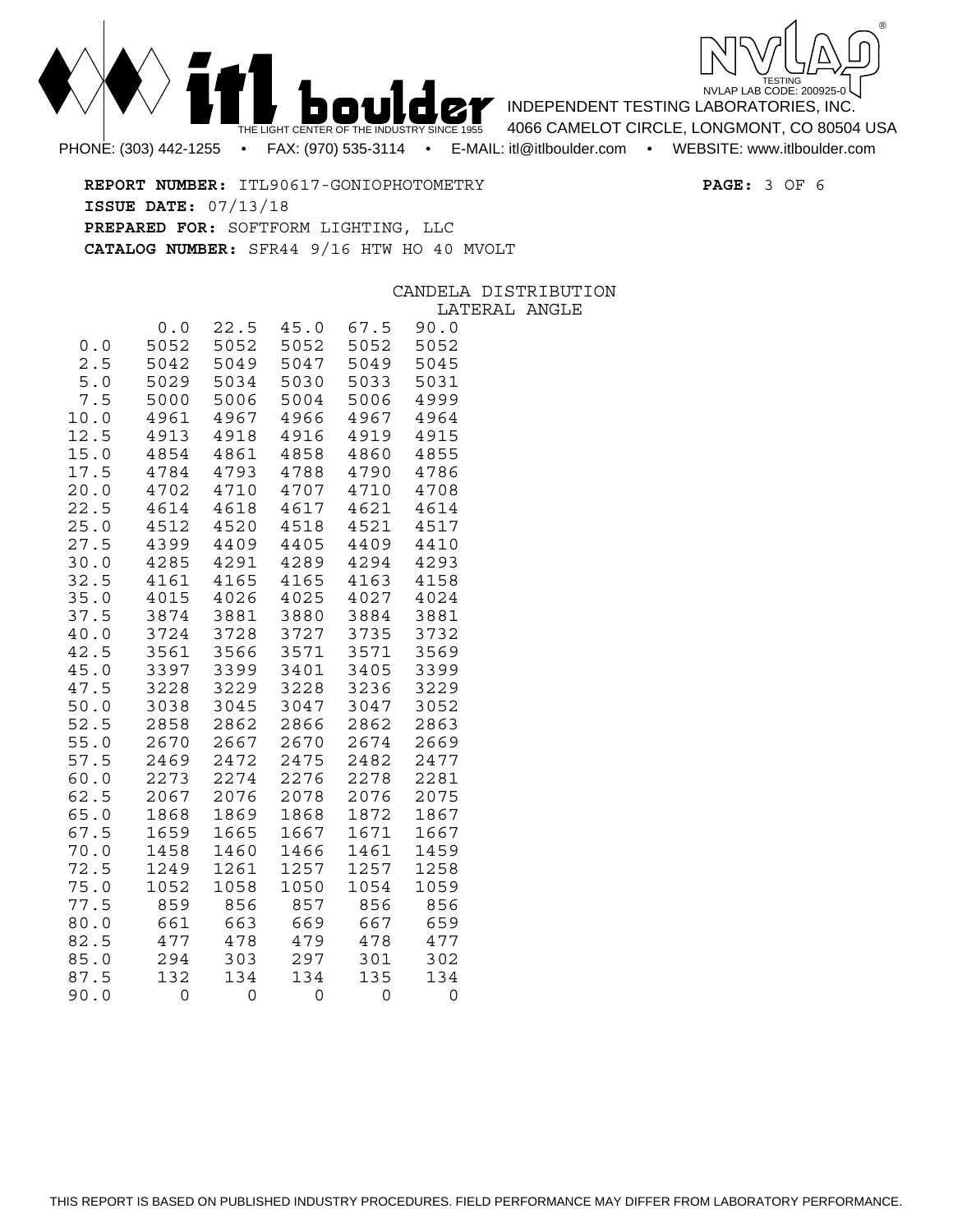



INDEPENDENT TESTING LABORATORIES, INC. 4066 CAMELOT CIRCLE, LONGMONT, CO 80504 USA

PHONE: (303) 442-1255 • FAX: (970) 535-3114 • E-MAIL: itl@itlboulder.com • WEBSITE: www.itlboulder.com

**REPORT NUMBER:** ITL90617-GONIOPHOTOMETRY **PAGE:** 4 OF 6 **ISSUE DATE:** 07/13/18 **PREPARED FOR:** SOFTFORM LIGHTING, LLC **CATALOG NUMBER:** SFR44 9/16 HTW HO 40 MVOLT

| 5-DEGREE |      |                     |  |
|----------|------|---------------------|--|
|          |      | ZONAL LUMEN SUMMARY |  |
| 0 –      | 5    | 121                 |  |
| 5 –      | 10   | 358                 |  |
| $10 -$   | 15   | 583                 |  |
| $15 -$   | - 20 | 788                 |  |
| $20 -$   | - 25 | 968                 |  |
| $25 -$   | 30   | 1114                |  |
| $30 -$   | 35   | 1225                |  |
| $35 -$   | - 40 | 1294                |  |
| $40-$    | - 45 | 1320                |  |
| 45-      | 50   | 1303                |  |
| $50 -$   | - 55 | 1243                |  |
| $55 -$   | 60   | 1143                |  |
| 60-      | 65   | 1008                |  |
| 65-      | 70   | 843                 |  |
| $70-$    | 75   | 657                 |  |
| $75 -$   | 80   | 459                 |  |
| $80 -$   | 85   | 261                 |  |
| 85-      | 90   | 78                  |  |

| 10-DEGREE |             |    |                     |  |  |
|-----------|-------------|----|---------------------|--|--|
|           |             |    | ZONAL LUMEN SUMMARY |  |  |
|           | 0- 10       |    | 478                 |  |  |
|           | $0 - 20$    |    | 1849                |  |  |
|           | $0 - 30$    |    | 3931                |  |  |
|           | 0-40        |    | 6450                |  |  |
|           | 0-50        |    | 9073                |  |  |
|           | - 60<br>ი – |    | 11460               |  |  |
|           | ი –         | 70 | 13310               |  |  |
|           | N –         | 80 | 14426               |  |  |
|           |             | 90 | 14765               |  |  |
|           |             |    |                     |  |  |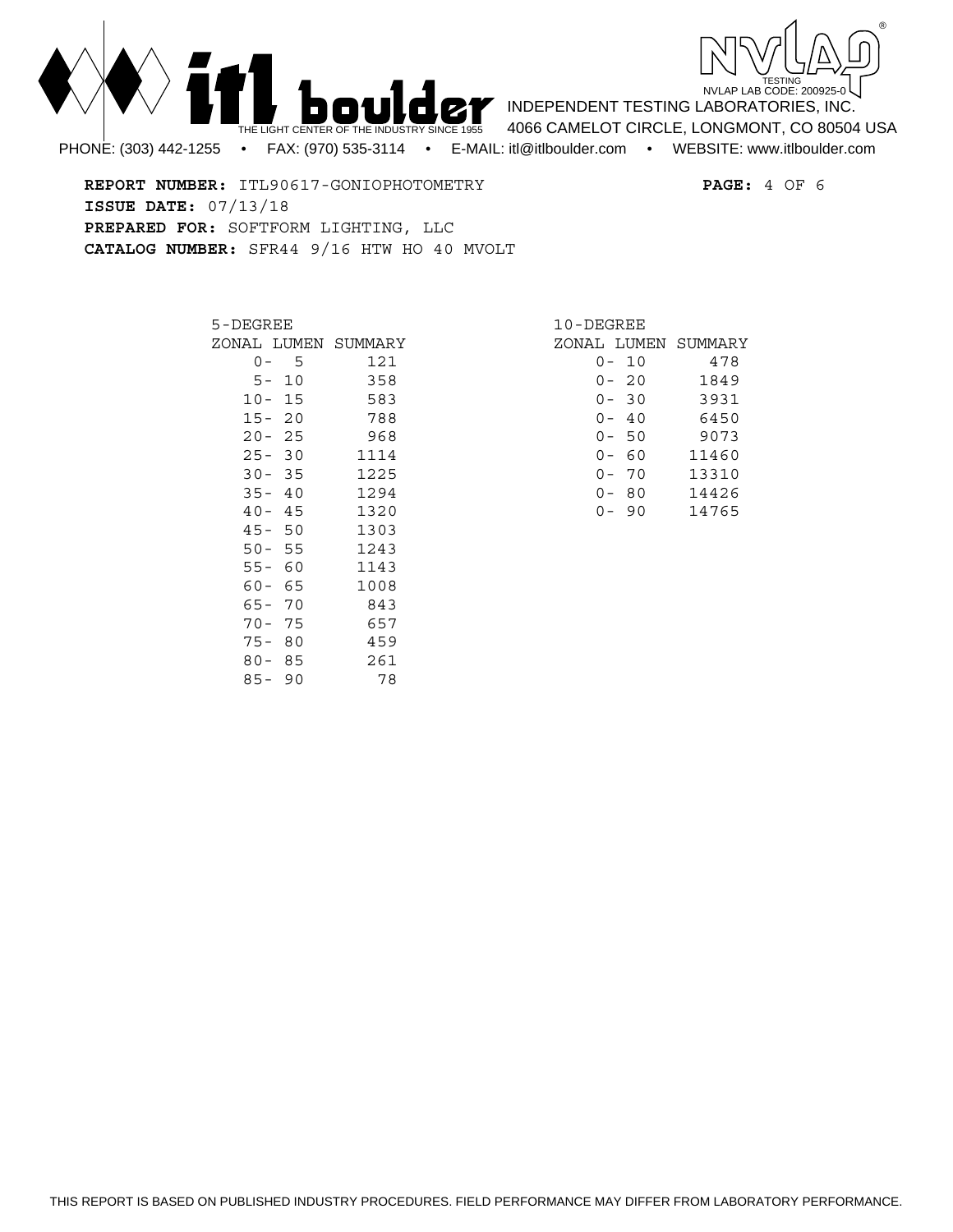



INDEPENDENT TESTING LABORATORIES, INC. 4066 CAMELOT CIRCLE, LONGMONT, CO 80504 USA PHONE: (303) 442-1255 • FAX: (970) 535-3114 • E-MAIL: itl@itlboulder.com • WEBSITE: www.itlboulder.com

**REPORT NUMBER:** ITL90617-GONIOPHOTOMETRY **PAGE:** 5 OF 6 **ISSUE DATE:** 07/13/18 **PREPARED FOR:** SOFTFORM LIGHTING, LLC **CATALOG NUMBER:** SFR44 9/16 HTW HO 40 MVOLT

COEFFICIENTS OF UTILIZATION - ZONAL CAVITY METHOD

EFFECTIVE FLOOR CAVITY REFLECTANCE 0.20

RC 80 70 50 30 10 0 RW 70 50 30 10 70 50 30 10 50 30 10 50 30 10 50 30 10 0 0 119119119119 116116116116 111111111 106106106 102102102 100<br>1 108103 99 95 106101 97 94 97 94 91 93 90 88 89 87 85 83 1 108103 99 95 106101 97 94 97 94 91 93 90 88 89 87 85 83 2 98 90 83 77 96 88 82 76 84 79 74 81 77 73 78 74 71 69 3 90 79 70 64 87 77 69 63 74 68 62 71 66 61 69 64 60 58 4 82 70 61 54 80 68 60 53 66 59 53 63 57 52 61 56 51 49 5 75 62 53 46 73 61 52 46 59 51 45 57 50 45 55 49 44 42 6 69 56 47 40 68 55 46 40 53 45 40 51 45 39 50 44 39 37 7 64 51 42 36 63 50 41 35 48 41 35 47 40 35 45 39 35 33 8 60 46 38 32 58 45 37 32 44 37 31 43 36 31 42 36 31 29 9 56 42 34 28 55 42 34 28 41 33 28 40 33 28 39 32 28 26 10 52 39 31 26 51 39 31 26 38 30 26 37 30 25 36 30 25 24

ALL CANDELA, LUMENS, LUMINANCE, AND VCP VALUES IN THIS REPORT ARE BASED ON ABSOLUTE PHOTOMETRY. THE COEFFICIENT OF UTILIZATION VALUES ARE BASED ON THE TOTAL ABSOLUTE LUMEN OUTPUT OF THIS TEST SAMPLE.